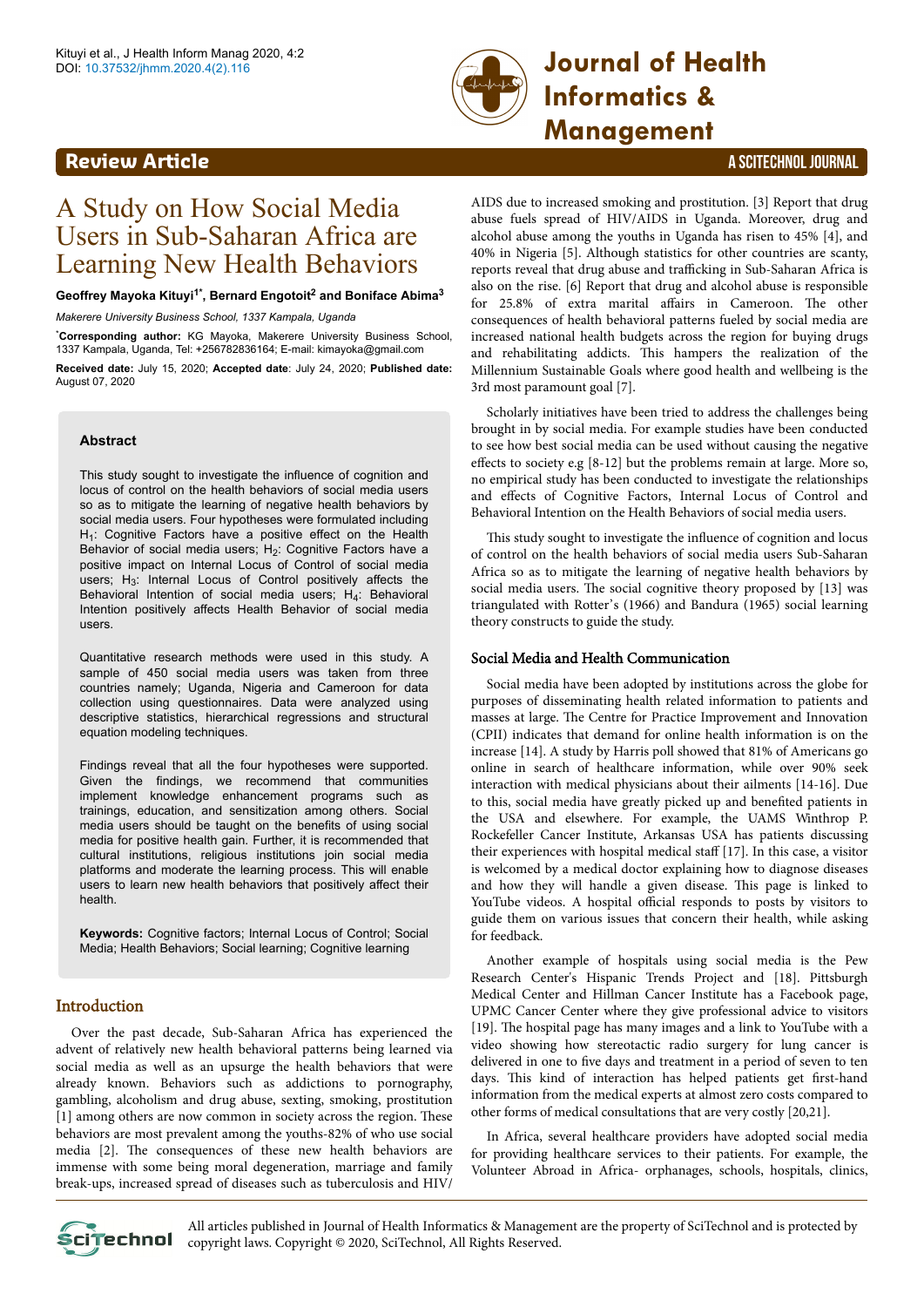HIV, a healthcare Non-Governmental Organization (NGO) uses social media to mobilize healthcare volunteers to come and provide healthcare services in Ghana. Another example is the social media page for Valley Farm Animal Hospital which is a Facebook page that provides healthcare services for dogs and pets in Pretoria South Africa. Genesis Clinic Saxonwold, Johannesburg also has a page on Facebook with over 1000 users. Нis page is used to communicate and educate members about the clinic's natural birth fertility services. Med clinic Southern Africa is a page for the hospital and teaching school used to disseminate information about the hospital's services. Edna Adan University Hospital has over 8,000 members on their Facebook page exchanging information about the hospital's maternity services, and Nairobi Women's Hospital Facebook page provides healthcare information services to the members.

Perhaps the most healthcare related content was found on YouTube videos. A quick search on YouTube yields several videos that have documented medical issues in different parts of Sub-Saharan Africa and Africa at large. For example, there are videos for JHB Hospital, Ghana hospital and Edendale Hospital, South Africa. On Twitter, there is information on healthcare from African healthcare providers, such as Edna Maternity Hospital, Somalia.

### Internal Locus of Control and the learning of new behaviors

[22] Places the individual on a spectrum of locus of control; one side internal and the other side External Locus of Control. On the Internal Locus of Control, the individual controls the consequences of his behavior. Once this happens, the individual will realize better performance in terms of achievement; the individual will have better interpersonal relations and will make greater efforts to learn [22,23]. This is basically because an individual with Internal Locus of Control believes that they are in charge of their activities and are directly responsible for the consequences of their actions [23]. Such individuals also tend to control themselves better (Self-Regulation) and can internalize success or failure before taking action. Because of this, they tend to perform better. [23] advance cultural norms, gender, age, level of education, level in managerial hierarchy as some of the factors that influence one's Internal Locus of Control. For example older people tend have a higher internal locus compared to the young ones who are under the control of their parents or guardians. Similarly, top managers have a higher Internal Locus of Control compared to their counterparts in the lower managerial ranks. According to [22], Internal Locus of Control is a motivating factor.

#### Behavioral Intention of social media users

Behavioral Intention is used to show the likelihood of an individual or community towards learning new behaviors [24,25]. According to [25], Behavioral Intention variable should always precede the dependent intended behavioral variable. Behavioral Intention has been used in several health and e-health studies [26]. Behavioral Intention in this study was hypothesized to play a mediation role between Internal Locus of Control and Health Behavior of social media users.

# Theoretical underpinning of the study

New health behaviors of social media users are manifested through acquired skills, new practices, observational learning, and moral disengagement. According to [13] in his Social Cognitive Theory, observational learning enables behavioral change through observing role models. In this process, the observer (learner) retains the key pieces of information observed and uses them at a later stage in a process called "delayed learning". Нe motivation for learning is the desire to mimic the role model, whereby the learner wants to behave and act like the person observed. After observing the role model, a learner can self-train himself on the observed aspects of behavior [27]. This happens through cognitive modeling, overt guidance, overt selfguidance and faded overt self-guidance.

[28] Conducted a study on observational learning of church members and its influence on their behavior in participating in health physical exercises. It was found that the number of people participating in this activity increased after observing their church leader participate in it. Нe community had confidence in the priest because he was their spiritual leader (role model) and had grown up from the same community (had similar attributes as the learners).

Another aspect of behavioral change is moral disengagement [29]. Moral degeneration-also known as moral disengagement is a behavioral attribute that makes the learner to aspire and imitate harmful behaviors to the individual or to the community at large [27]. These could be smoking, pornography, prostitution, drug abuse, among others. For example, a young person may learn to smoke by observing an influential member of the community. Нese could political leaders, teachers, although role modeling mainly comes from celebrities and other entertainers [27]. Нe observed role model in this case acts as an incentive and provides a facilitating condition and motivation to the observer – hence, he is responsible for the new behavior [30].

#### Theoretical framework

As seen above, the study was grounded on social learning as well as social cognitive theories proposed by [13,31] and [22]. Each of the three reviewed theories made a great contribution to this study in different ways. The main construct advanced by [31] Social Learning Theory is learning through role modeling. [31] teaches us the importance of role modeling. We are able to understand how humans adapt behaviors when exposed to certain conditions and also that learning happens through replication, retention and mimicking of role models. Нe most influential form of learning is presented as indirect learning, which influences behavioral change over a period of time. Direct reinforcement is caused by the learner, while vicarious reinforcement happens due to observation of a role model. Selfreinforcement is a state of satisfaction or dissatisfaction arising from one's performance

On the other hand, we learn that [22] Social Learning Theory addresses both internal and external factors that influence behavior by relating the health outcomes of individuals to the environment in which the situations arose. Нe key constructs of this theory are locus of control-internal and external, behavioral potential, expectancy, reinforcement value and psychological situation.

Locus of control which can be internal or external, helps to show the link between people and environment. Нis theory tries to integrate learning with personality- psychology. On the other hand, behavioral potential (behavioral intention) looks at the likelihood of engaging in a given behavior, while expectancy is the probability that a given behavior will result into certain outcomes. Reinforcement value is used to show the extent to which the outcomes are desired, while Psychological situation states that the environment in which an individual experiences a situation will influence that individual's behavior.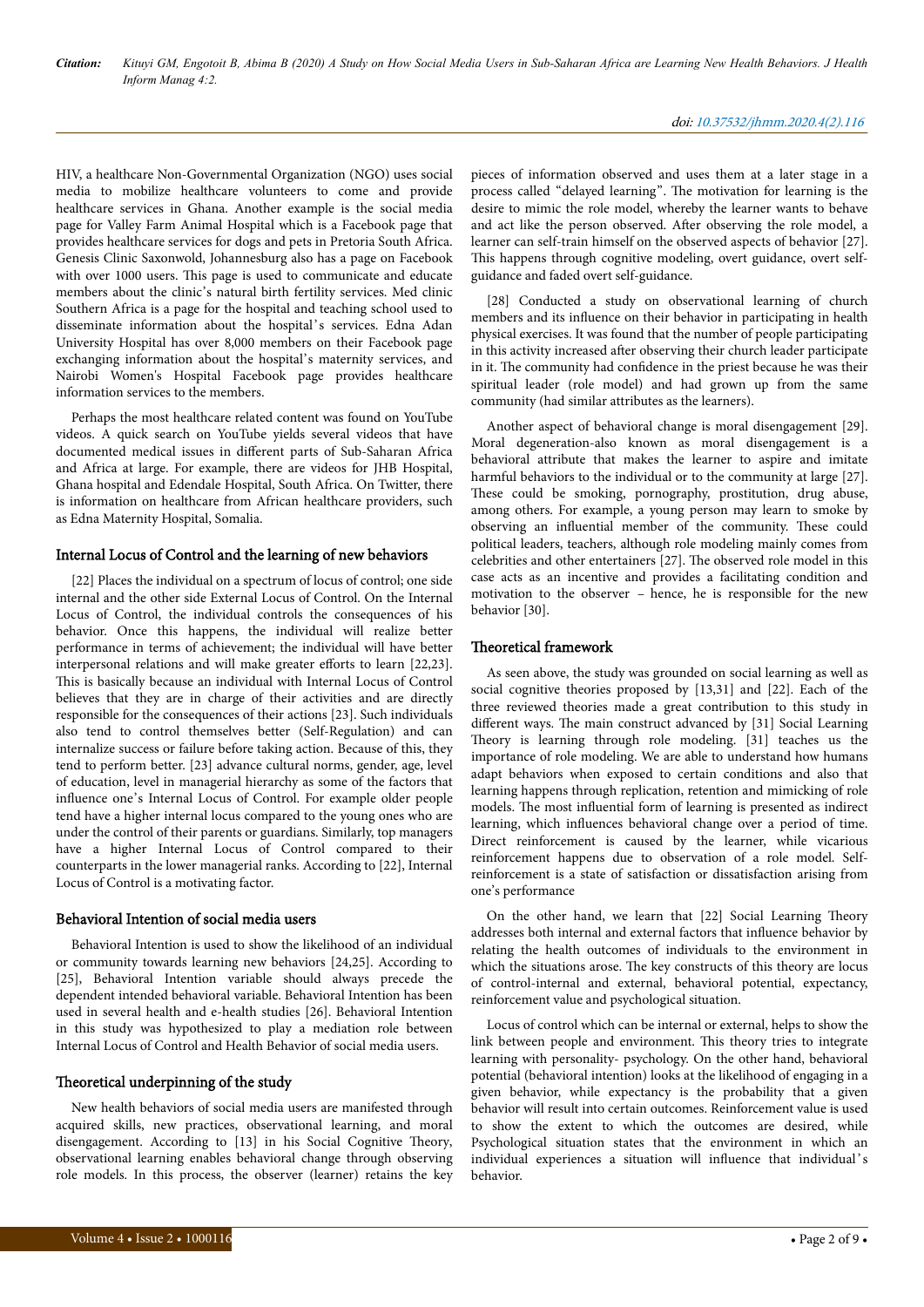In [13] SCT, we learn that learning takes place through observing others. Whereas the environment influences changes in behavior, a person's behavior also influences change in the environment, hence the "reciprocal determinism". The key constructs advanced by Bandura's SCT are role modeling, reciprocal determinism, Cognitive Factors, environmental factors, behavioral factors, Outcome Expectations, selfefficacy and Self-Regulation.

Reciprocal determinism explains the situation where "the world and the behavior of persons are mutually caused". Three reciprocal constructs interact to cause behavioral change. Нese include Cognitive Factors, environmental factors and behavioral factors. Outcome expectation is a "likelihood and value of the consequences of behavioral choices", while self-efficacy is a person's ability to self-judge and perform a given task. Reciprocal determination is the causal influence that Cognitive Factors, environmental factors and behavioral factors have on each other in the learning process. Environmental factors are those elements of the learning process that are not within the learner's control, while Cognitive Factors are those attributes unique to an individual that help in the learning process. Нese include beliefs, knowledge, attitude, and Self-Regulation. Behavior factors are the ultimate outcome in the learning process manifested through acquired skills, new practices, observational learning, and moral engagement or disengagement.

# Materials and Methods

# Research design

Research can take three paradigms, namely; qualitative research, quantitative research and mixed research. According to [32] a paradigm specifies viewpoints held by researchers about certain values, assumptions and concepts. Initially, quantitative research was the most popular research paradigm until 1990s when [33] started debates on the qualitative research. One of Guba 's aims was to explain the differences between quantitative and qualitative research paradigms. Guba argues that these two research paradigms distinctively differ in terms of methodology, rhetoric, ontology, epistemology and axiology [33]. Many of these characteristics had been well explored in earlier studies although with little emphasis on qualitative research [34]. Нere are basically five main types of qualitative research. Нese include phenomenology research, ethnography research, case study research, grounded theory research, and historical research.

Phenomenology research is one where a researcher sets out to understand how one or more individuals experience a given phenomenon. An example of phenomenology research is where a researcher can conduct a phenomenological study on combat soldiers who have returned from a war to understand how they experienced the war phenomenon. According to Williamson, Pollio and Hood (2000), phenomenology research is based on experiences [35].

On the other hand, ethnography research is a type of qualitative research that involves "writing about people". For example, a researcher can conduct an ethnographic study to document a certain people's culture, norms and practices. It is mainly used in social and education research where there is much need to describe attributes of a community such as language, attitudes, values, norms, practices and patterns.

The other most popular type of qualitative research commonly used in social sciences research is case study research. Case study research is where a given entity is chosen among a whole to provide a more detailed understanding about the whole. Stake (1995) argues that case study research can be exploratory or descriptive research. For example, a descriptive case study research can be conducted in a school to examine how schools in a given community have adopted Information Communication Technology.

The last two types of qualitative research are grounded theory research and historical research. Grounded theory research is one where the focus is on building theory that presents steps on solving real-life problems. Although grounded theory may rely on secondary data, many times, it builds theory from primary data [36]. On the other hand, Historical research is one that sets out to study events of the past. Нese may be about a people's culture and how it evolved over the past 100 years. Historical research is mostly presented using a narrative approach because it is based on literature review and storytelling.

On the other hand, quantitative research is one where a phenomenon is explained through collecting numerical data and mathematically analyzing it. Quantitative research is perhaps the most commonly known and used research paradigm in today 's social sciences studies. According to [37], quantitative research normally follows a series of five steps namely; problem identification, literature review, setting of research objectives, data collection, data analysis and interpretation and report writing.

Although no literature outlines the types of quantitative research holistically, it can take various forms. Even the types of qualitative research described in the previous section can easily be transformed into quantitative depending on the researcher's objective. As earlier mentioned, however, quantitative research paradigms can take the form of descriptive, analytical, and exploratory, among several others. The foundations of quantitative research include realism and objectivism-whereby every assumption can be mathematically proven by numbers, other than relying on subjective perceptions. Quantitative research is based on post-positivism and experiential realism and pragmatism philosophies. For example, findings of a quantitative study should be totally objective, truthful, certain and predictable.

This study adopted a quantitative research approach in which quantitative research methods were applied in line with [38]. According to [39] quantitative research involves collecting and analyzing quantitative data.

#### Sampling and data collection methods

The study was conducted amongst social media users in three African countries namely; Uganda (in East Africa), Nigeria (West Africa) and Cameroon (Central Africa). Нe respondents were social media users. Simple random sampling method was used to pick 150 social media users from each of the three listed countries in order to participate in the study.

The data were collected using structured questionnaires administered mainly online through Google forms and e-mail. However, some questionnaires were printed and administered in hardcopies.

#### Research hypotheses and testing methods

The study set out with four hypotheses listed below:-

H<sub>1</sub>: Cognitive Factors have a positive effect on the Health Behavior of social media users in Sub-Sahara Africa.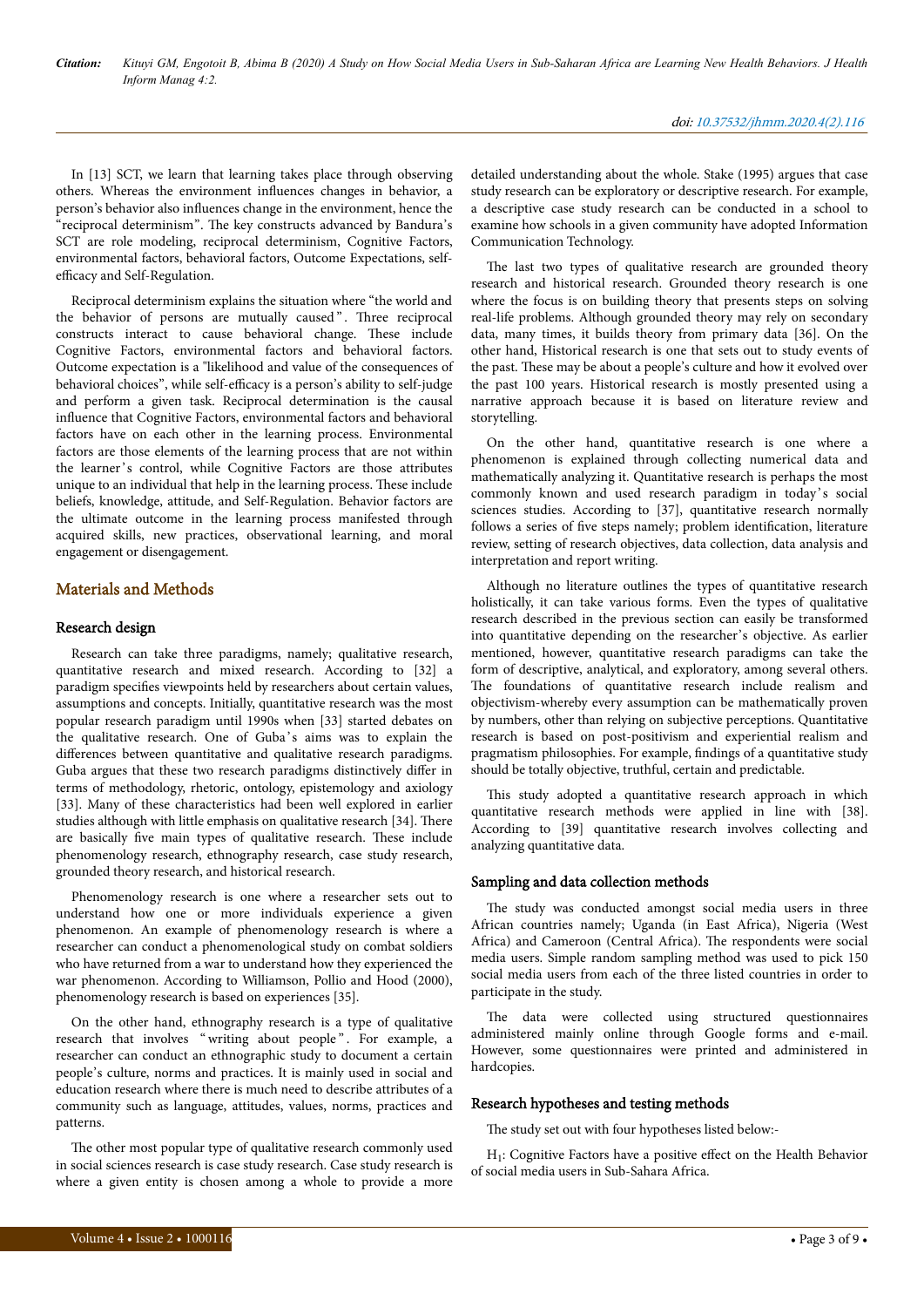H2 : Cognitive Factors have a positive impact on Internal Locus of Control of social media users in Sub-Sahara Africa.

H<sub>3</sub>: Internal Locus of Control positively affects the Behavioral Intention of social media users in Sub-Sahara Africa.

H<sub>4</sub>: Behavioral Intention positively affects Health Behavior of social media users in Sub-Sahara Africa.

To test the above hypotheses, two methods were used; 1) hierarchical regression analysis method, and 2) structural equation modeling method. Structural equation modeling is a powerful confirmatory analysis method that was used to confirm the results from hieratical analysis. Some descriptive statistics were conducted to analyze background information.

# Face validity

Face validity measures the extent to which an instrument appears effective in achieving its stated goals [40]. It is a subjective form of evaluating research instruments through reading through the items and giving an opinion on whether they are appropriate, well written and adequately measure their constructs or variable. In this study, face validity was done by the research supervisors and peers on the Ph.D. program. Нese were given the developed questionnaire for review. Their comments were incorporated into the final survey instrument. Owing to its subjectivity, D [40] argues that face validity is a weak form of validating research instruments. Hence, it was incumbent upon the researcher to explore other approaches in validating the questionnaire such as content validity index.

The research instrument was given to 10 experts in the area of information technology, who were selected purposively by the researcher. Нe experts had a minimum of a master's degree in the discipline and had work experience of at least 10 years teaching and working in the area Information Communication Technology. Нese experts were requested to indicate the relevance of items on the questionnaire on a 5 point likert scale where 1=Not Relevant, 2=Not relevant, 3=Quite Relevant, 4=Relevant and 5=Very Relevant. In the computation for CVI, only responses indicating Relevant (4) and Very Relevant (5) were considered. Out of the 10 experts, 7 returned fully filled-in questionnaires. Нe content validity index for each expert was computed as the frequency of responses for Relevant (4) added to the frequency of responses for Very relevant (5) divided by the total number of items. Нe average CVI for all experts was then computed to represent overall expert findings. Table 1 presents the CVI for experts:

| <b>Experts</b> | QCVI    |
|----------------|---------|
| Expert 1       | 0.95588 |
| Expert 2       | 0.77206 |
| Expert 3       | 0.78971 |
| Expert 4       | 0.96324 |
| Expert 5       | 0.78971 |
| Expert 6       | 0.78529 |
| Expert 7       | 0.75735 |

| Average CVI |  |
|-------------|--|

#### Table 1: Expert content validity index results.

Results in Table 1 show that the average CVI=0.83, which is greater than the required 0.7 for a research instrument to be valid (Nunnally, 1978). Each expert CVI is given as follows; Expert 1 (CVI=0.955882); Expert 2 (CVI=0.772059); Expert 3 (CVI=0.78971); Expert 4 (CVI=0.963235); Expert 5 (CVI=0.78971); Expert 6 (CVI=0.78529); Expert 7 (CVI=0.757353).

#### Handling of missing values

Missing values were inevitable due to errors committed during data entry and also due to nonresponse on some questions. Нe researcher tested to establish if the missing values Missing Completely at Random (MCAR). A Little MCAR test found that Sig.=1.0, which was significant i.e. Sig>0.05. Нis meant that the missing values were not intentional. Нerefore, we used linear interpolation to replace missing values [41].

#### Findings

Social media usage duration

Descriptive statistics were used to examine the duration that respondents had taken using social media. Table 2 shows the results.

|           |                      | Freque<br>ncy | Perc<br>ent | Valid<br>Percent | <b>Cumulative</b><br>Percent |
|-----------|----------------------|---------------|-------------|------------------|------------------------------|
| Va<br>lid | Less than 2<br>years | 74            | 20.7        | 20.7             | 20.7                         |
|           | 2 to 4 years         | 63            | 17.6        | 17.6             | 38.3                         |
|           | 5 years and<br>above | 221           | 61.7        | 61.7             | 100                          |
|           | Total                | 358           | 100         | 100              |                              |

Table 2: Social usage duration.

Results in Table 2 show that most respondents had used social media for a period of 6 years and above (freq=221, 62%). A total of 74 (21%) respondents had used social media for less than 2 years, while 63 (18%) respondents had used social media for 2 to 4 years.

#### Usage of social media to access health related information

Descriptive statistics were used to determine if respondents used social media to access health related information. Table 3 presents the findings.

|       |       | Frequen<br>сy | Perce<br>nt | Valid<br>Percent | <b>Cumulative</b><br>Percent |
|-------|-------|---------------|-------------|------------------|------------------------------|
| Valid | Yes   | 320           | 89.4        | 89.4             | 89.4                         |
|       | No    | 38            | 10.6        | 10.6             | 100                          |
|       | Total | 358           | 100         | 100              |                              |

Table 3: Usage of social media to access health related information.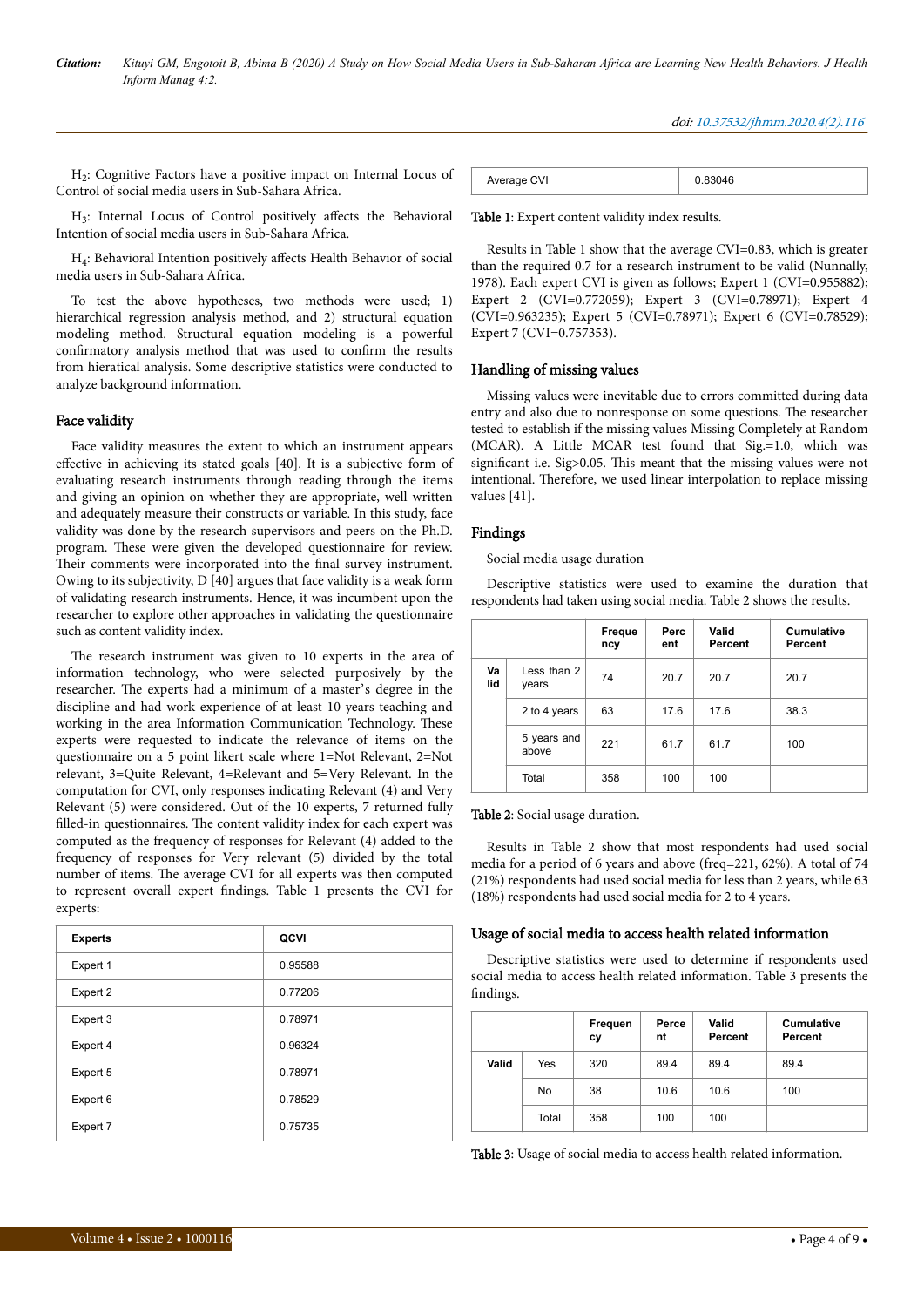Results in Table 3 show that 320 respondents (89%) had ever used social media to access health related information, while only 38 (11%) had never.

and Behavioral Intentions on the Health Behavior of social media users in Sub-Sahara Africa. Нe control variables were also considered in the analysis. Table 4 presents the results.

# The influence of cognitive factors, internal locus of control and behavioral intentions on the health behavior of social media users

Further, Multiple Hierarchical Regression analysis was used to analyze the influence of Cognitive Factors, Internal Locus of Control

|                              | Model 1                |             | Model 2     |                        | Model 3     |             | Model 4     |             |
|------------------------------|------------------------|-------------|-------------|------------------------|-------------|-------------|-------------|-------------|
| Variable                     | B                      | Beta        | B           | Beta                   | В           | <b>Beta</b> | B           | Beta        |
| (Constant)                   | 4.037**                |             | $3.029$ **  |                        | $2.024***$  |             | $1.494**$   |             |
| Gender                       | $-0.328$ **            | $-0.221$ ** | $-0.418$ ** | $-0.282$ <sup>**</sup> | $-0.371$ ** | $-0.250$ ** | $-0.372$ ** | $-0.251$ ** |
| Age                          | 0.018                  | 0.018       | 0.018       | 0.018                  | 0.067       | 0.067       | $0.111*$    | 0.111       |
| Education                    | 0.03                   | 0.076       | 0.025       | 0.063                  | 0.028       | 0.071       | $0.052***$  | $0.130**$   |
| <b>Marital Status</b>        | 0.019                  | 0.015       | $-0.066$    | $-0.05$                | $-0.099$    | $-0.074$    | $-0.034$    | $-0.026$    |
| of<br>Country<br>Residence   | $-0.077$               | $-0.073$    | $-0.045$    | $-0.043$               | $-0.078$    | $-0.074$    | $-0.089$    | $-0.085$    |
| <b>Cognitive Factors</b>     |                        |             | $0.303**$   | $0.246$ **             | $0.190**$   | $0.154$ **  | 0.102       | 0.082       |
| Internal Locus of<br>Control |                        |             |             |                        | $0.315***$  | $0.233**$   | $0.325$ **  | $0.241$ **  |
| Behavioral<br>Intention      |                        |             |             |                        |             |             | $0.215$ **  | $0.383**$   |
| R                            | 0.240                  |             | 0.334       |                        | 0.393       |             | 0.539       |             |
| R <sub>2</sub>               | 0.058                  |             | 0.111       |                        | 0.154       |             | 0.291       |             |
| Adj $R^2$                    | 0.044                  |             | 0.096       |                        | 0.137       |             | 0.275       |             |
| $R^2$ Change                 | 0.058                  |             | 0.054       |                        | 0.043       |             | 0.136       |             |
| F Change                     | 4.303                  |             | 21.214      |                        | 17.819      |             | 67.117      |             |
| Sig. F                       | 0.001                  |             | 0           |                        | 0           |             | 0           |             |
| F.                           | 4.303                  |             | 7.328       |                        | 9.127       |             | 17.885      |             |
| Sig.                         | .001                   |             | .000        |                        | .000        |             | .000        |             |
|                              | ** Significant at 0.01 |             |             |                        |             |             |             |             |
|                              | * Significant at 0.05  |             |             |                        |             |             |             |             |

#### Table 4: Regression results for objective two.

Results in Table 5, results in model 1 show that Control variables including Gender, Age, Education, Marital status, and Country of residence predict 4.4% of Health Behavior (Adj  $R^2$  =0.044). The relationship between Gender and Health Behavior is significant (Beta=--0.221\*\*, P<.01). Нe relationship between Age and Health Behavior is not significant (Beta=0.018). The relationship between level of education and Health Behavior is not significant (Beta=0.076). Нe relationship between, Marital Status and Health Behavior is not significant (Beta=0.015). Нe relationship between Country of Residence and Health Behavior is not significant (Beta=--0.073).

Results in model 2 reveal that control variables together with Cognitive Factors predict 9.6% of Health Behavior (Adj  $R^2=0.096$ ) while Cognitive Factors alone predicts 5.4% of Health Behavior ( $R^2$ Change =0.054). Further, the relationship between Cognitive Factors and Health Behavior is significant at 99% confidence level (Beta=0.246\*\*).

Results in model 3 reveal that control variables together with Cognitive Factors and Internal Locus of Control predict 13.7% of Health Behavior (Adj  $R^2$ =0.137) while Internal Locus of Control alone predicts 4.3% of Health Behavior ( $\mathbb{R}^2$  Change =0.043 ). Further, the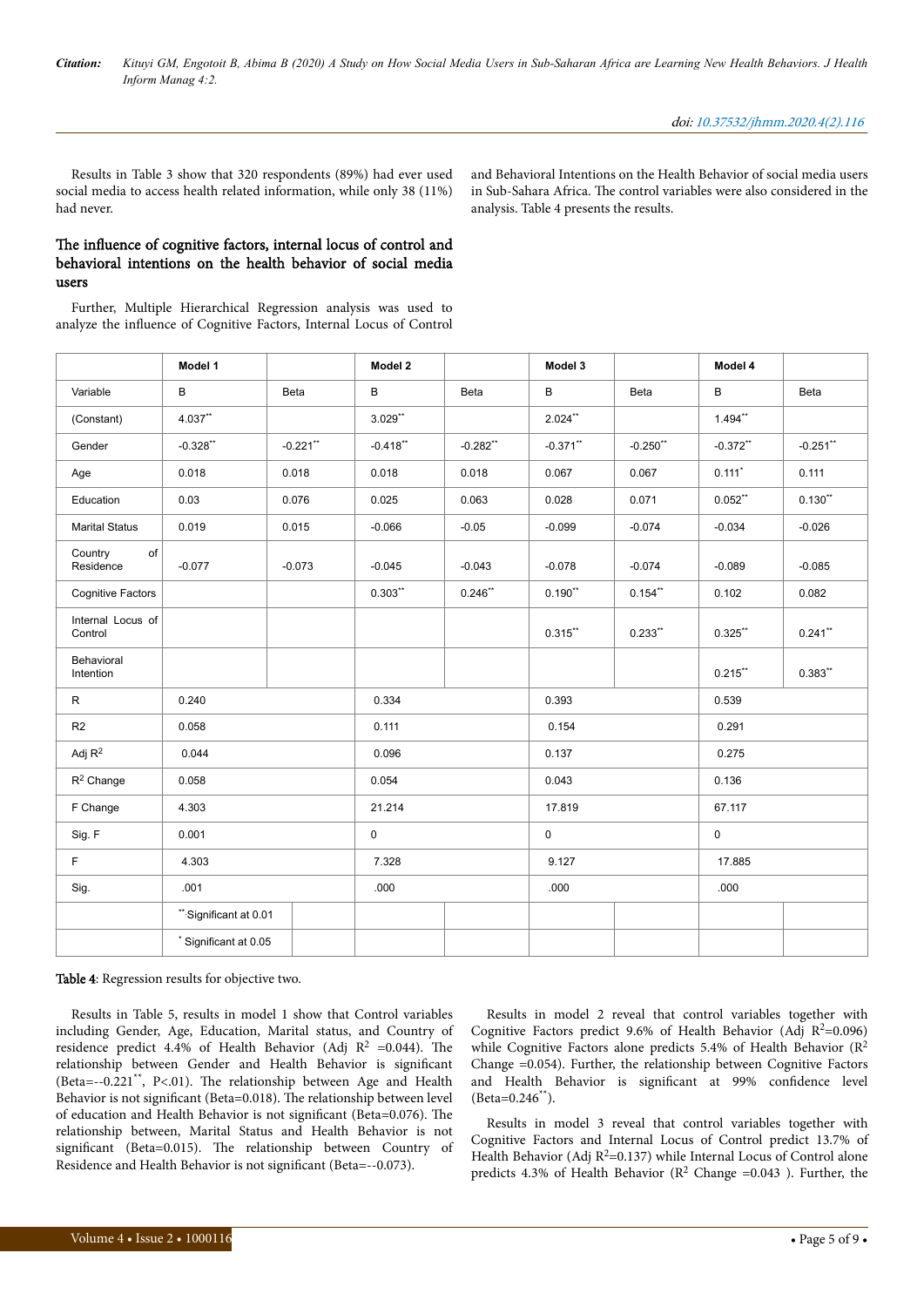relationship between Internal Locus of Control and Health Behavior is significant at 99% confidence level (Beta=0.233<sup>\*\*</sup>).

# Results

# Confirmatory analysis

Results in model 4 reveal that control variables together with Cognitive Factors, Internal Locus of Control and Behavioral Intention predict 28% of Health Behavior (Adj  $R^2$ =0.275) while Behavioral Intention alone predicts 13.6% of Health Behavior ( $\mathbb{R}^2$  Change = 0.136). Further, the relationship between Behavioral Intention and Health Behavior is significant at 99% confidence level (Beta=0.383\*\*).

The above findings suggest that Cognitive Factors, Internal Locus of Control and Behavioral Intentions contributed 27.5% of the changes in the Health Behavior of social media users in Sub-Sahara Africa.

As earlier indicated, confirmatory analysis was done using structural equation modeling technique. Нe results are shown in table 6.

| $X^2$                           | DF           | P                         | $X^2$ /DF | GFI  | <b>AGFI</b> | <b>NFI</b> | <b>RFI</b> | IFI   | TLI         | <b>CFI</b>         | <b>RMSEA</b>      |
|---------------------------------|--------------|---------------------------|-----------|------|-------------|------------|------------|-------|-------------|--------------------|-------------------|
| 724.24                          | 17           | $\mathbf 0$               | 42.602    | 0.82 | 0.523       | 0.431      | $-0.205$   | 0.437 | $-0.211$    | 0.428              | 0.341             |
|                                 |              |                           |           |      |             | Estimate   | S.E.       | C.R.  | <b>Beta</b> | P                  | Hypothesis        |
| <b>Health Behavior</b>          | $\leftarrow$ | <b>Cognitive Factors</b>  |           |      | 0.206       | 0.071      | 2.903      | 0.131 | 0.004       | $H_1$ is supported |                   |
| Internal<br>Locus<br>of Control | $\leftarrow$ | <b>Cognitive Factors</b>  |           |      |             | 0.272      | 0.051      | 5.363 | 0.273       | $***$              | $H2$ is supported |
| Behavioral<br>Intention         | $\leftarrow$ | Internal Locus of Control |           |      | 0.393       | 0.114      | 3.445      | 0.18  | $***$       | $H_3$ is supported |                   |
| <b>Health Behavior</b>          | $\leftarrow$ | Behavioral Intention      |           |      | 0.11        | 0.034      | 3.263      | 0.152 | 0.001       | $H_4$ is supported |                   |

Table 6: Model Fit Summary for the hypothesized model.

In terms of model fitness, all indices of goodness-of-fit seen in Table 6 reveal that the model was not fit. The obtained chi-square  $(^2$  ) of 724.240, P=.000, and  $^{2}/DF$  of 42.602 are very high. According to (Kline, 1998) for a model to be acceptable,  $^{2}/DF$  ration should be <= 3. Further, the GFI (.820), AGFI (0.523), NFI (0.431), RFI (-0.205), IFI (0.437), TLI (-0.211), and CFI (0.428) were all below the 0.9 which was below the recommended threshold of 0.9 (Hoe, 2008). Нe RMSEA of 0.341 is far above the recommended maximum of 0.08 for model fitness [42,43].

H<sub>1</sub>: Cognitive Factors have a positive effect on the Health Behavior of social media users.

Results in Table 6 also reveal that Cognitive Factors and Health Behavior is significant (Beta=0.131, P=0.004). This finding indicates that a change in the Cognitive Factors such as knowledge and beliefs among social media users leads to a positive change in Health Behavior of social media users. Therefore, this result upholds  $H_1$  hypothesis that states that Cognitive Factors have a positive effect on the Health Behavior of social media users.

H<sub>2</sub>: Cognitive Factors have a positive effect on Internal Locus of Control of social media users.

Results in Table 6 reveal that there is a significant positive relationship between Cognitive Factors and Internal Locus of Control (Beta=0.273, P<0.001). Нis means that a change in the Cognitive Factors such as skills, knowledge and experience will improve the internal locus of the social media users. Нis finding is in agreement with  $H_2$  that Cognitive Factors have a positive effect on the Internal Locus of Control of social media users.

H<sub>3</sub>: Internal Locus of Control positively affects the Behavioral Intention of social media users.

Results in Table 6 further show that the relationship between Internal Locus of Control and Behavioral Intention was positive and significant (Beta=0.180, P<0.001). Since the relationship implies a positive effect of the independent on the dependent variable. This finding means that an increase in the Internal Locus of Control of social media users will increase their Behavioral Intention to learn new Health Behaviors. This finding is in-line with  $H_3$  which postulates that Internal Locus of Control positively affects Behavioral Intention of social media users.

H<sub>4</sub>: Behavioral Intention positively affects Health Behavior of social media users.

Findings in Table 6 reveal that the relationship between Behavioral Intention and Health Behavior is positive and significant (Beta=0.152, P=0.001). This means that an increase in Behavioral Intention increases the learning of Health Behaviors. Нe finding is in agreement with  $H_4$  that Behavioral Intention positively affects Health Behavior of social media users.

# Discussion

#### Behavioral Intention

Behavioral Intention was originally measured by 8 observed variables. However, 2 were dropped in the CFA. Нe EFA total variance explained by 6 retained items was 77%. Нe obtained Average Variable Extracted by the 6 measurement items in the CFA was greater than 0.5. This finding indicates that 6 observed variables converged to measure Behavioral Intention. Нe confirmed measurement variables were inline literature of [24].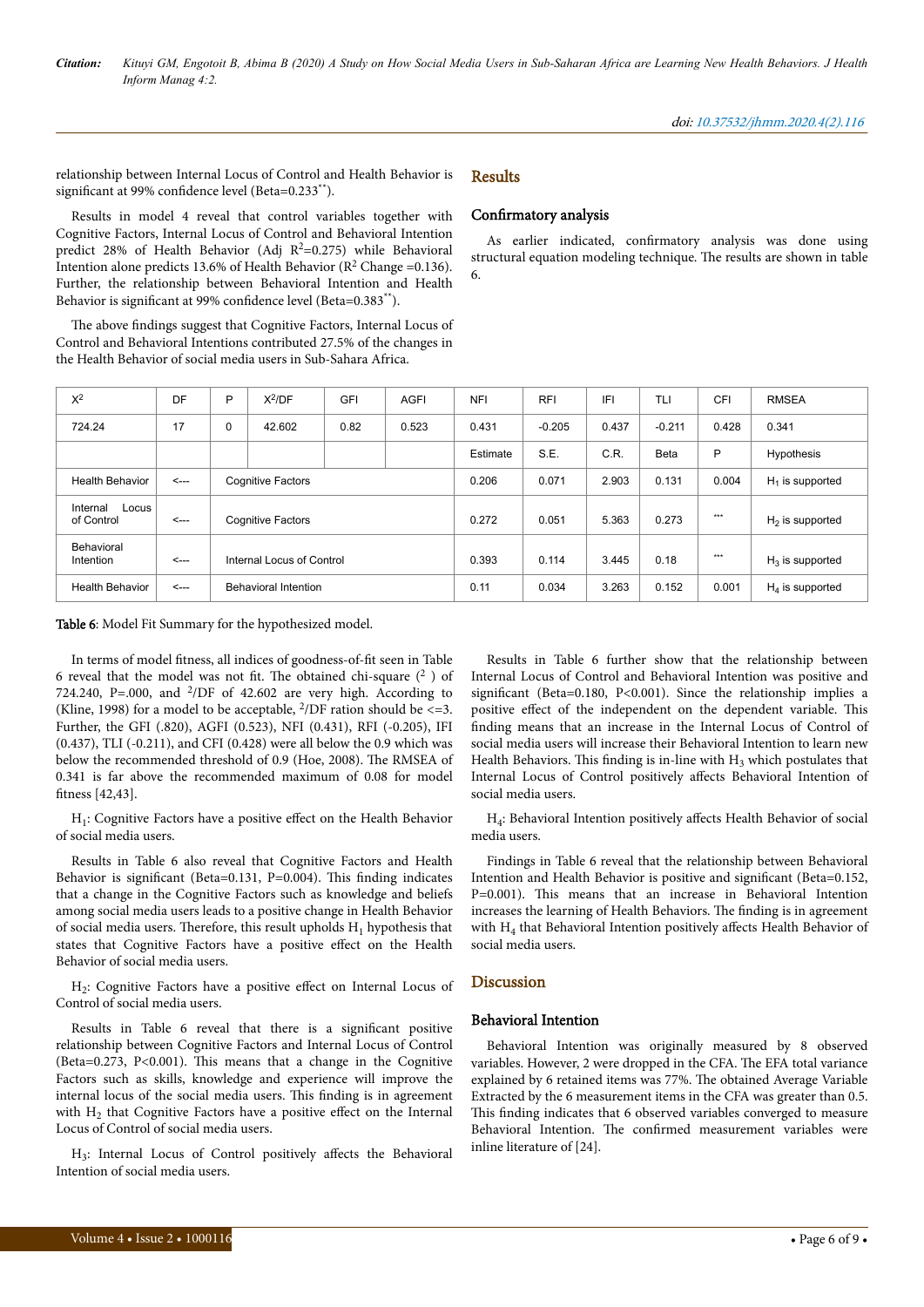# Cognitive Factors and Health Behavior of control of social media users

Although correlation and regression results indicated that no significant relationship existed between Cognitive Factors and Health Behavior, SEM results revealed a significant positive relationship between Cognitive Factors and Health Behaviors. In this situation, we consider SEM results because hierarchical results were controlled by extraneous variables such as age, gender, country of residence and level of education. Further, the proposed model is based on SEM. However, this discrepancy poses questions for further investigation in order to discover the role played by those extraneous variables in this relationship.

The SEM finding implies that a positive change in the Cognitive Factors of social media users such as improved knowledge and beliefs facilitated the learning of new Health Behaviors via social media.

[44] Argues that Cognitive Factors or personal factors are instrumental in the learning process. They shape the learner; help him or her identify the learning or knowledge gap for which information should be sought. Нerefore people with high Cognitive Factors are target learners. They are selective on the subjects of their interest on which they wish to learn about. For example, an individual who is knowledgeable and believes that seeking information about drug abuse or alcoholism via social media can help them solve their health related problem through behavioral change, will join a given social media community that specifically discuss that particular problem. This, in the long run enhances the learning and behavioral change through observational learning [13] and practice [27].

On the other hand, an individual with lower Cognitive Factors such as low knowledge and beliefs is likely to access health information randomly. Нis is so because such individuals do not set their learning goals and have no specific sources of information from where to learn new Health Behaviors. Нerefore, given that goals are not set prior to learning, there is limited behavioral change through observational learning and practice. Instead, given the randomness of information consumption, these kind of individuals may are vulnerable to information upsurge leading behavioral change in terms of moral degeneration once fully engaged on social media.

For example, a Muslim may observe their role model eating pork, but because of his religious beliefs, such a person may not start eating pork. Similarly, for an individual having knowledge of the consequences of eating pork as a Muslim, they will unlikely imitate the act. Hence, there will be no behavioral change. However, if the subject's beliefs are similar to the role model–in this he is not Muslim and his religious beliefs permit him to eat pork, such a person will learn the observed act and do it through imitation. Нis causes behavioral change.

# Cognitive Factors and Internal Locus of Control of control of social media users

Both findings correlation and Multiple Hierarchical Regressions and those of SEM suggested that Cognitive Factors had a significant positive relationship with Internal Locus of Control. The finding for  $H_2$ was in agreement with literature that suggested that individuals whose beliefs allowed them to use social media to access and share health information, and also who were knowledgeable about usage of social media were likely to be self-reliant, independent and make greater efforts to learn new Health Behaviors via social media platforms [23,44].

According to [22] an individual with high Internal Locus of Control controls the consequences of his behavior and always seek better results from what they engage in. according to [23], individuals with high Internal Locus of Control belief strongly in their cultural values and they tend to cultivate good interpersonal relations with others. They are inherently problem solvers and are always willing to enhance their knowledge and skills through learning [22,23]. Internal Locus of Control therefore is a facilitating condition in the learning process. Given that older people are more knowledgeable and have strong beliefs in their actions, they are more likely to control their actions, seek learning and eventually learn new Health Behaviors via social media compared to the young people who, in most case are very doubtful of their beliefs and are less knowledgeable.

# Internal Locus of Control and Behavioral Intention of control of social media users

Correlation and regression analysis revealed that no significant relationship existed between Internal Locus of Control and Behavioral Intention. However, SEM results revealed that individual with high Internal Locus of Control also have high Behavioral Intention to learn new Health Behaviors via social media. Нis finding is in-line with literature [22,23]. According to [22] Internal Locus of Control is where an individual controls the consequences of his/her actions. Нe individual is calculative and acts in anticipation of some achievement. This enables such an individual achieve greater performance in terms of learning useful health behaviors. Further, individuals with high Internal Locus of Control have better interpersonal relations and make greater efforts to learn new behaviors [23]. These attributes increase their Behavioral Intentions to learn new behaviors [24].

On the other hand, if an individual's Internal Locus of Control is low, he/she will have no much control over their actions and will not accept the consequences of their actions. Such individual tend to blame their mistakes on others [22,23]. They also heavily rely on others for their own achievements, to the extent that they are nonperformers. Worse still, individual with low Internal Locus of Control have poor interpersonal relations, making it hard for them to create synergy and learn from others. Нerefore, their Behavioral Intention to learn new Health Behaviors is lower compared to their counterparts with high Internal Locus of Control [24].

# Behavioral Intention and Health Behavior of control of social media users

Correlation and regression results revealed a significant positive relationship between Behavioral Intention and Health Behavior. SEM findings also revealed a positive significant relationship between Behavioral Intention and Health Behavior, implying that when you increase the Behavioral Intention of social media users, the learning of new Health Behaviors via social media also increases. Нis finding helps to support the argument that Behavioral Intention facilitates the process of learning by projecting the learner's level of willingness and the conditions under which they are willing to learn new behaviors [24]. In this study, social media users were willing to learn if they anticipated that learning new behaviors would help them acquire new health skills and practices that would enable them transform their health wellbeing [13,27]. Through observational learning, the users intended to acquire new health practices self-management of diseases,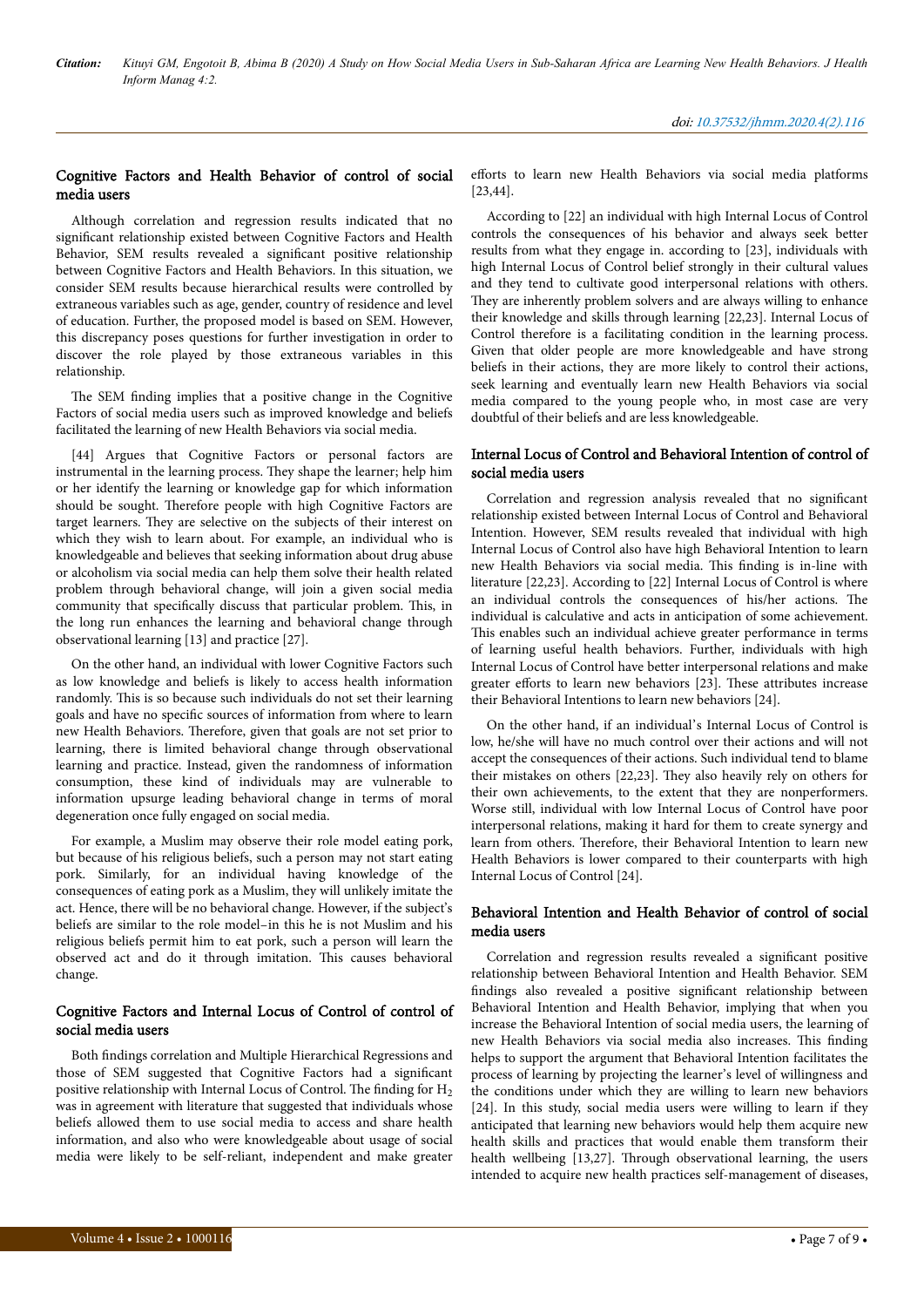especially the chronicle disease such as cancers, HIV/AIDS, diabetes among others. Social media users intended join online forums where they would obtain information about how to manage these ailments.

However, other than learning the useful practices for improving their health wellbeing, social media users intended to access and consume health related information on dangerous substances such alcoholism, smoking, pornography, homosexuality among others. For example, they intended to learn how to smoke, use drugs, alcohol, and pornography by observing images and videos of influential people in the online community doing it via social media. Нis was prevalent among the young respondents who were greatly affected by role modeling and observational learning compared to the mature adults.

# **Conclusion**

The objective of the study was to analyze the influence of Cognitive Factors, Internal Locus of Control and Behavioral Intentions on the Health Behavior of social media users. Нis objective was investigated through a set of four hypotheses –  $H_1$ ,  $H_2$ ,  $H_3$  and  $H_4$ .  $H_1$  hypothesized that Cognitive Factors had a positive effect on the Health Behavior of social media users in Sub-Sahara Africa. Нe findings confirmed this hypothesis given that Cognitive Factors was found to have a positive significant relationship with Health Behaviors. Findings also confirmed  $H_2$  which posited that Cognitive Factors had a positive effect on Internal Locus of Control of social media users in Sub-Sahara Africa. Further, it was found that Internal Locus of Control positively affected the Behavioral Intention of social media users, meaning that H3 was accepted. Finally, H<sup>4</sup> which stated that Behavioral Intention positively affects Health Behavior of social media users was also confirmed. Нese findings suggested that higher values of each of Cognitive Factors, Internal Locus of Control and Behavioral Intention increased the chances of learning new Health Behaviors by social media users. Inversely, lower values of these variables reduced the chances of learning new Health Behaviors of social media users.

With the above findings therefore, we conclude that Cognitive Factors, Internal Locus of Control and Behavioral Intentions positively significantly influenced the leaning of Health Behaviors by social media users.

# Recommendations

Given that Cognitive Factors positively influenced Health Behavior, we recommend that communities implement knowledge enhancement programs such as trainings, education, and sensitization among others. Social media users should be taught on the benefits of using social media for positive health gain. For example, patients in cancer ward can be shown how to access cancer blogs and other online cancer resource centers. Нis way, they will be able to join such communities of common interest and share their experiences as well as be educated by their fellow patients on how to manage the disease. More importantly, such platforms should have trained medical personnel and counselors who should come in and offer technical advice to the users.

Further, as regards beliefs- since it was established that individuals with strong beliefs in their cultures, religion, and traditional were likely to learn new Health Behaviors, it is recommended that cultural institutions, religious institutions join social media platforms and moderate the learning process. Нis will enable learns to learn new Health Behaviors that positively affect the health. Otherwise, without proper guidance, such individuals will not learn beneficial Health Behaviors.

Improving on the knowledge and beliefs of social media users will not only help them learn new Health Behaviors but will go a long way in ensuring that social media users learn how to regulate themselves while using online platforms. Нis is very important given that Cognitive Factors positively influenced Self-Regulation, which in turn positively affects Health Behavior. More self-regulated social media users are selective in their actions and will not access or share information randomly. Нis promotes maturity in the learning process, thereby promoting positive Health behavioral learning.

#### References

- 1. [Ebhomele E \(2014\) Nigerian Sex Workers Explore Social Media,](https://www.pmnewsnigeria.com/2014/11/14/nigerian-sex-workers-explore-social-media/) [PM News.](https://www.pmnewsnigeria.com/2014/11/14/nigerian-sex-workers-explore-social-media/)
- 2. Duggan M (2015) Нe [Demographics of Social Media Users.](https://www.pewresearch.org/internet/2015/08/19/the-demographics-of-social-media-users/) [PewResearchCenter, Internet, Science & Tech.](https://www.pewresearch.org/internet/2015/08/19/the-demographics-of-social-media-users/)
- 3. Kasozi E, Namyalo J (2016) HIV/AIDS rates linked to drug abuse, Daily Monitor.
- 4. [Nabatanzi V \(2013\) 45% of Ugandan youth take drugs and](https://www.newvision.co.ug/news/1315230/-ugandan-youth-drugs-alcohol) alcohol, Нe [New Vision.](https://www.newvision.co.ug/news/1315230/-ugandan-youth-drugs-alcohol)
- 5. [Ipinmisho O \(2016\) 40% of Nigerian Youths Engage in Substance](https://www.thisdaylive.com/index.php/2016/05/20/40-of-nigerian-youths-engage-in-substance-abuse/) [Abuse.](https://www.thisdaylive.com/index.php/2016/05/20/40-of-nigerian-youths-engage-in-substance-abuse/) Нis Day.
- 6. Kongnyuy EJ, Wiysonge CS (2007) Alcohol use and extramarital sex among men in
- 7. Cameroon, BioMed Centeral.
- 8. [UNDP \(2017\) Melenium Sustainable Goals, United Nations](file:///C:/Users/omics/Downloads/SDGs_Booklet_Web_En.pdf) [Development Program, Retrieved.](file:///C:/Users/omics/Downloads/SDGs_Booklet_Web_En.pdf)
- 9. [Adewuyi EO, Adefemi K \(2016\) Behavior Change](https://www.semanticscholar.org/paper/Behavior-Change-Communication-Using-Social-Media-%3A-Adewuyi/3b2764a11aca273f459bd77a580c9862109c1a4b) [Communication Using Social Media: A Review.](https://www.semanticscholar.org/paper/Behavior-Change-Communication-Using-Social-Media-%3A-Adewuyi/3b2764a11aca273f459bd77a580c9862109c1a4b) Нe International [Journal Of Communication And Health.](https://www.semanticscholar.org/paper/Behavior-Change-Communication-Using-Social-Media-%3A-Adewuyi/3b2764a11aca273f459bd77a580c9862109c1a4b)
- 10. Centola D (2013) Social Media and the Science of Health Behavior. American Heart
- 11. Association, Circulation 127: 2135-2144.
- 12. [Korda H, Itani Z \(2011\) Harnessing Social Media for Health](https://journals.sagepub.com/doi/full/10.1177/1524839911405850?url_ver=Z39.88-2003&rfr_id=ori:rid:crossref.org&rfr_dat=cr_pub%20%200pubmed) [Promotion and Behavior Change. Health Promotion Practice,](https://journals.sagepub.com/doi/full/10.1177/1524839911405850?url_ver=Z39.88-2003&rfr_id=ori:rid:crossref.org&rfr_dat=cr_pub%20%200pubmed) [Sage Journals 14: 15-23.](https://journals.sagepub.com/doi/full/10.1177/1524839911405850?url_ver=Z39.88-2003&rfr_id=ori:rid:crossref.org&rfr_dat=cr_pub%20%200pubmed)
- 13. Centola D (2010) Нe [spread of behavior in an online social](https://science.sciencemag.org/content/329/5996/1194.long) [network experiment. Science 329: 1194-1197.](https://science.sciencemag.org/content/329/5996/1194.long)
- 14. [Smith K, Christakis N \(2008\) Social networks and health. Annu](https://www.annualreviews.org/doi/abs/10.1146/annurev.soc.34.040507.134601) [Rev Sociol, 34: 405-429.](https://www.annualreviews.org/doi/abs/10.1146/annurev.soc.34.040507.134601)
- 15. Bandura A (1986) Social foundations of thought and action: A social cognitive theory.
- 16. Englewood Cliffs, NJ: Prentice-Hall.
- 17. CPII (2008) Communicating with Patients Electronically Via Telephone, Email, & Web Sites. American College of Physicians.
- 18. The [Harris Poll \(2010\) Cyberchondriacs on the Rise?](https://theharrispoll.com/the-latest-harris-poll-measuring-how-many-people-use-the-internet-to-look-for-information-about-health-topics-finds-that-the-numbers-continue-to-increase-the-harris-poll-first-used-the-word-cyberch/) Those who [go online for healthcare information continues to increase.](https://theharrispoll.com/the-latest-harris-poll-measuring-how-many-people-use-the-internet-to-look-for-information-about-health-topics-finds-that-the-numbers-continue-to-increase-the-harris-poll-first-used-the-word-cyberch/) Нe [Harris Poll](https://theharrispoll.com/the-latest-harris-poll-measuring-how-many-people-use-the-internet-to-look-for-information-about-health-topics-finds-that-the-numbers-continue-to-increase-the-harris-poll-first-used-the-word-cyberch/)
- 19. Taylor H (2002) If Genetic Tests Were Available for Diseases Which Could be Treated or Prevented, Many People Would Pay to Have Them. The Harris Poll.
- 20. Hartley WK, Tatum K, Gatto P, (2013) Raising the alarm: Patients, Providers & the Social Network making sense of meaningful use. Health Journal of Little Rock.